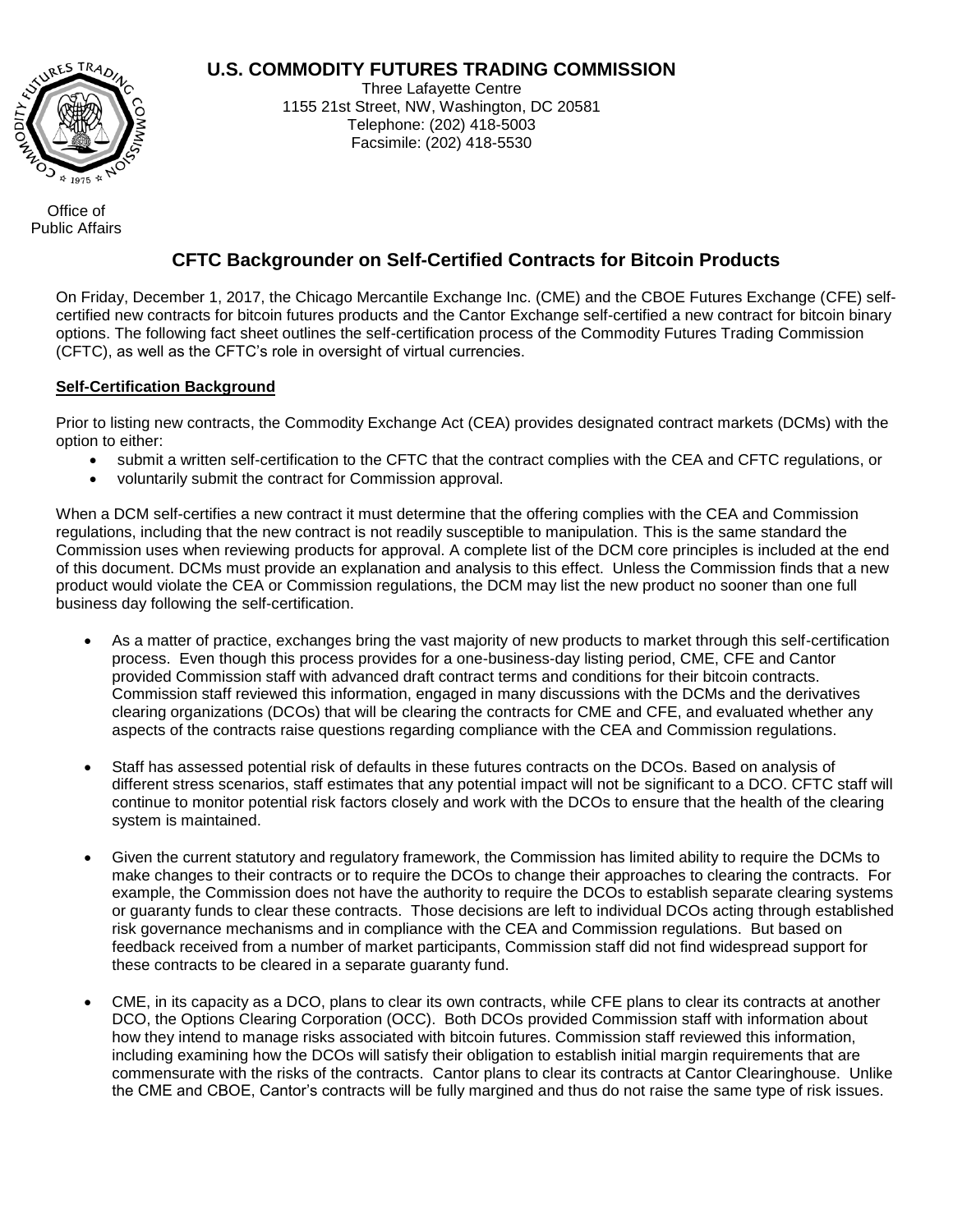# **CFTC Background**

- The CFTC was established as an independent agency in 1974 by the CEA, assuming responsibilities that had previously belonged to the Department of Agriculture since the 1920s, namely, protecting against fraud, manipulation, and abusive practices related to the commodity futures markets. These markets have existed since the 1860s, beginning with agricultural commodities such as wheat, corn, and cotton.
- Ensuring that CFTC-regulated markets are resilient and reliable allows for market risk to be appropriately managed by American businesses, resulting in stable pricing for everything from groceries to energy services and home mortgage rates.
- The mission of the CFTC is to foster open, transparent, competitive, and financially sound markets. By working to avoid systemic risk, the Commission aims to protect market users and their funds, consumers, and the public from fraud, manipulation, and abusive practices related to derivatives and other products that are subject to the CEA.
- To foster the public interest and fulfill its mission, the CFTC will act:
	- $\circ$  To deter and prevent price manipulation or any other disruptions to market integrity;
	- $\circ$  To ensure the financial integrity of all transactions subject to the CEA and the avoidance of systemic risk;
	- $\circ$  To protect all market participants from fraudulent or other abusive sales practices and misuse of customer assets; and
	- $\circ$  To promote responsible innovation and fair competition among boards of trade, other markets, and market participants.
- The CFTC believes responsible innovation is market-enhancing.

## **Virtual Currency Background**

Although precise definitions on virtual currency offered by others are varied, an IRS definition provides us with a general idea:

- "Virtual currency is a digital representation of value that functions as a **medium of exchange, a unit of account, and/or a store of value**.
- In some environments, it operates like 'real' currency . . . but it **does not have legal tender status** [in the U.S.].
- Virtual currency that has an equivalent value in real currency, or that acts as a substitute for real currency, is referred to as 'convertible' virtual currency. **Bitcoin is one example of a convertible virtual currency.**
- Bitcoin can be digitally traded between users and can be purchased for, or exchanged into, U.S. dollars, Euros, and other real or virtual currencies."

The definition of "commodity" in the CEA is broad.

- It can mean a physical commodity, such as an agricultural product (e.g., wheat, cotton) or natural resource (e.g., gold, oil).
- It can mean a currency or interest rate.
- The CEA definition of "commodity" also includes "all services, rights, and interests . . . in which contracts for future delivery are presently or in the future dealt in."

The CFTC first found that Bitcoin and other virtual currencies are properly defined as commodities in 2015.

- The CFTC has oversight over futures, options, and swaps.
- The CFTC's jurisdiction is implicated when a virtual currency is used in a derivatives contract, or if there is fraud or manipulation involving a virtual currency traded in interstate commerce.

Beyond instances of fraud or manipulation, the CFTC generally does not oversee "spot" or cash market exchanges and transactions involving virtual currencies that do not utilize margin, leverage, or financing.

*\*For more information on virtual currencies, please see the [CFTC Primer on Virtual Currencies](http://www.cftc.gov/PressRoom/PressReleases/pr7631-17) issued by LabCFTC, the Commission's FinTech initiative, in October 2017.* 

## **Futures Background**

A commodity futures contract is an agreement to buy or sell a particular commodity at a future date. The price and the amount of the commodity are fixed at the time of the agreement. Some contracts contemplate that the agreement will be fulfilled by actual delivery of the commodity at a future date, while other contracts allow cash settlement in lieu of delivery. Most contracts are liquidated before the delivery date. A commodity futures option gives the purchaser the right to buy or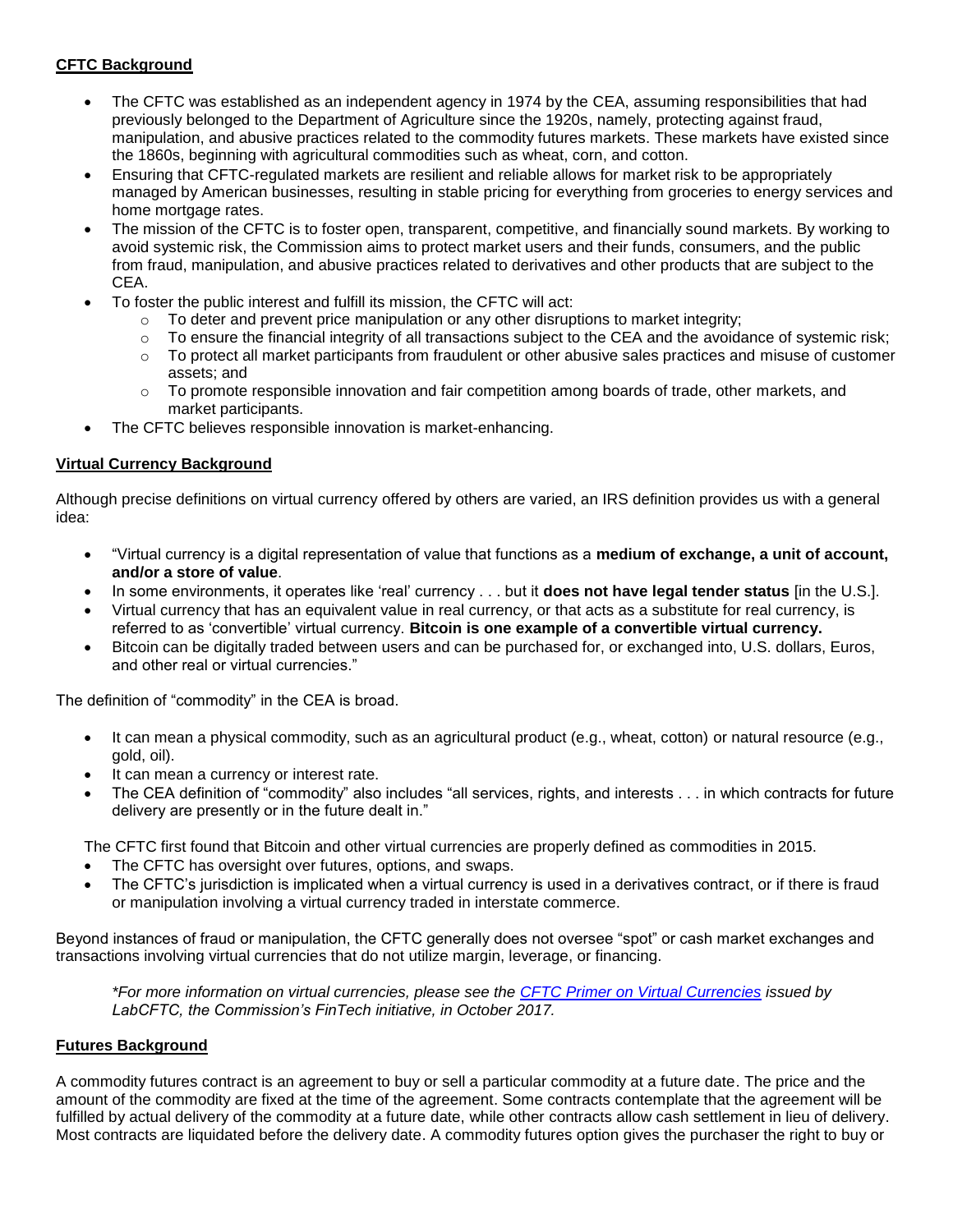sell a particular futures contract at a future date for a particular price. With limited exceptions, commodity futures and options must be traded through an exchange by persons and firms who are registered with the CFTC.

Many participants in the futures markets are commercial or institutional commodities producers or consumers. These participants trade futures to maximize the value of their assets, and to reduce the risk of financial losses from price changes. Other participants in the futures markets are speculators or liquidity providers who provide necessary liquidity to the futures markets so commercial participants can hedge their risks.

Companies and individuals who handle customer funds or give trading advice must register with the National Futures Association (NFA), a self-regulatory organization approved by the CFTC.

The CFTC seeks to protect customers by requiring:

- market risks and past performance to be disclosed to prospective customers;
- customer funds to be kept in accounts separate from the firm's own funds; and
- customer accounts to be adjusted to reflect each trading day's current market value at close

The CFTC also monitors registrant supervision systems, internal controls and sales practice compliance programs. The NFA provides detailed information for traders.

## **Key CFTC Terms**

**Designated Contract Market (DCM)** – an exchange that may list for trading futures or option contracts based on all types of commodities and that may allow access to their facilities by all types of traders, including retail customers. Some DCMs have been operating for many years as traditional futures exchanges, while others are new markets that were only recently designated as contract markets by the CFTC. CFTC staff perform regular reviews of each DCM's ongoing compliance with the required core principles called Rule Enforcement Reviews.

**Derivatives Clearing Organization (DCO)** - an entity that enables each party to an agreement, contract, or transaction to substitute, through novation or otherwise, the credit of the DCO for the credit of the parties; arranges or provides, on a multilateral basis, for the settlement or netting of obligations; or otherwise provides clearing services or arrangements that mutualize or transfer credit risk among participants. A DCO that seeks to provide clearing services with respect to futures contracts, options on futures contracts, or swaps must register with the CFTC before it can begin providing such services.

**Futures Commission Merchant (FCM)** - an intermediary that solicits or accepts orders for futures or options contracts traded on or subject to the rules of an exchange; and in or in connection with such solicitation or acceptance of orders, accepts money, securities, or property (or extends credit in lieu thereof) to margin, guarantee, or secure any trades or contracts that result or may result.

**Introducing Broker (IB)** - an intermediary that solicits or accepts orders for futures or options contracts traded on or subject to the rules of an exchange; and does not accept any money, securities, or property (or extend credit in lieu thereof) to margin, guarantee, or secure any trades or contracts that result or may result.

## **DCM Core Principles**

When a DCM self-certifies a new contract it must determine that the offering complies with the CEA and Commission regulations outlined in the core principles of the CEA. These principles are as follows:

## **§38.100 Core Principle 1.**

(a) *In general.* To be designated, and maintain a designation, as a contract market, a board of trade shall comply with:

(1) Any core principle described in section 5(d) of the Act, and

(2) Any requirement that the Commission may impose by rule or regulation pursuant to section 8a(5) of the Act.

(b) *Reasonable discretion of the contract market.* Unless otherwise determined by the Commission by rule or regulation, a board of trade described in paragraph (a) of this section shall have reasonable discretion in establishing the manner in which the board of trade complies with the core principles described in this subsection.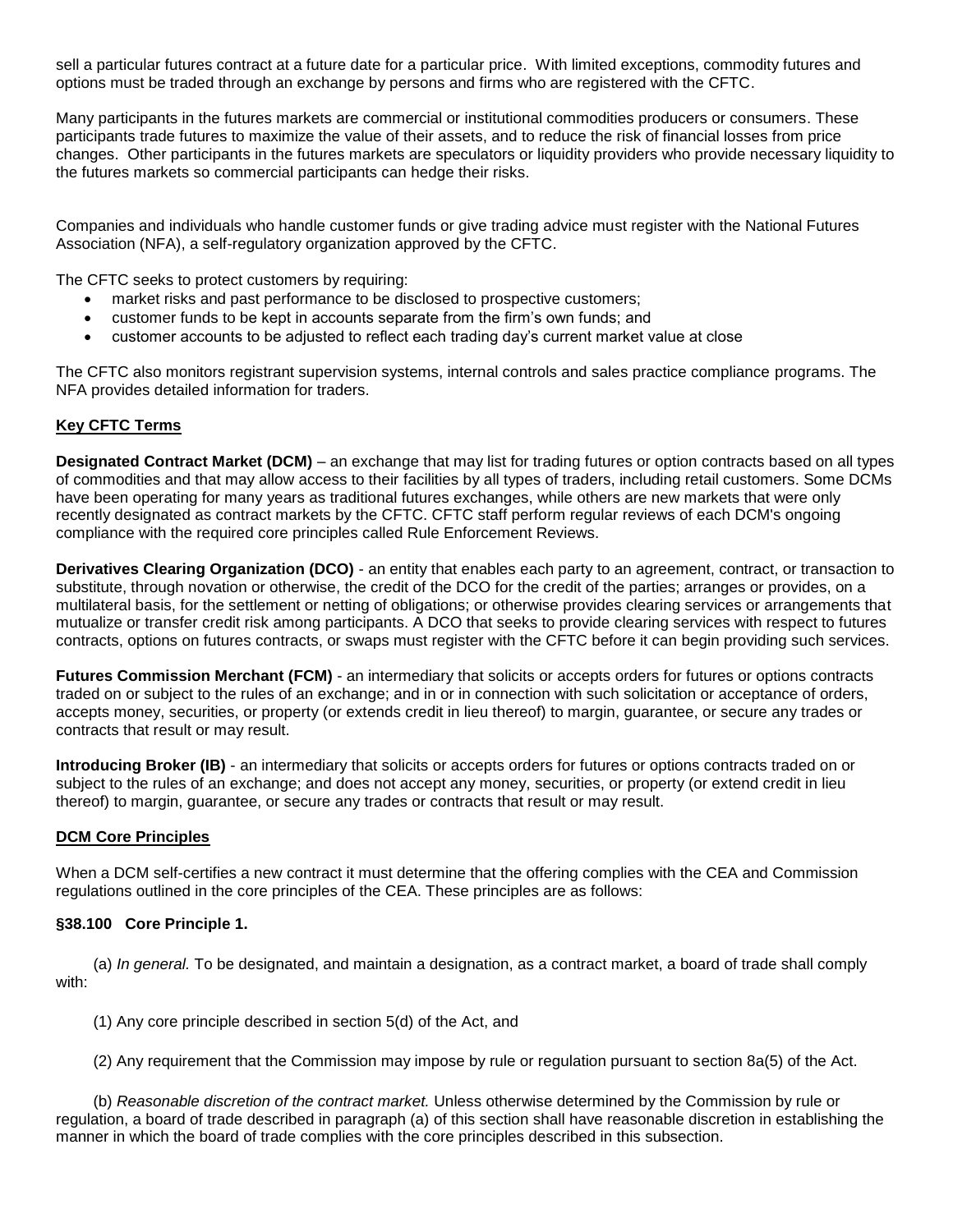## **§38.150 Core Principle 2.**

(a) *In general.* The board of trade shall establish, monitor, and enforce compliance with the rules of the contract market, including:

(1) Access requirements;

(2) The terms and conditions of any contracts to be traded on the contract market; and

(3) Rules prohibiting abusive trade practices on the contract market.

(b) *Capacity of contract market.* The board of trade shall have the capacity to detect, investigate, and apply appropriate sanctions to any person that violates any rule of the contract market.

(c) *Requirement of rules.* The rules of the contract market shall provide the board of trade with the ability and authority to obtain any necessary information to perform any function described in this section, including the capacity to carry out such international information-sharing agreements, as the Commission may require.

#### **§38.200 Core Principle 3.**

The board of trade shall list on the contract market only contracts that are not readily susceptible to manipulation.

#### **§38.250 Core Principle 4.**

The board of trade shall have the capacity and responsibility to prevent manipulation, price distortion, and disruptions of the delivery or cash-settlement process through market surveillance, compliance, and enforcement practices and procedures, including:

- (a) Methods for conducting real-time monitoring of trading; and
- (b) Comprehensive and accurate trade reconstructions.

#### **§38.300 Core Principle 5.**

To reduce the potential threat of market manipulation or congestion (especially during trading in the delivery month), the board of trade shall adopt for each contract of the board of trade, as is necessary and appropriate, position limitations or position accountability for speculators. For any contract that is subject to a position limitation established by the Commission, pursuant to section 4a(a), the board of trade shall set the position limitation of the board of trade at a level not higher than the position limitation established by the Commission.

## **§38.350 Core Principle 6.**

The board of trade, in consultation or cooperation with the Commission, shall adopt rules to provide for the exercise of emergency authority, as is necessary and appropriate, including the authority:

- (a) To liquidate or transfer open positions in any contract;
- (b) To suspend or curtail trading in any contract; and
- (c) To require market participants in any contract to meet special margin requirements.

#### **§38.400 Core Principle 7.**

The board of trade shall make available to market authorities, market participants, and the public accurate information concerning:

(a) The terms and conditions of the contracts of the contract market; and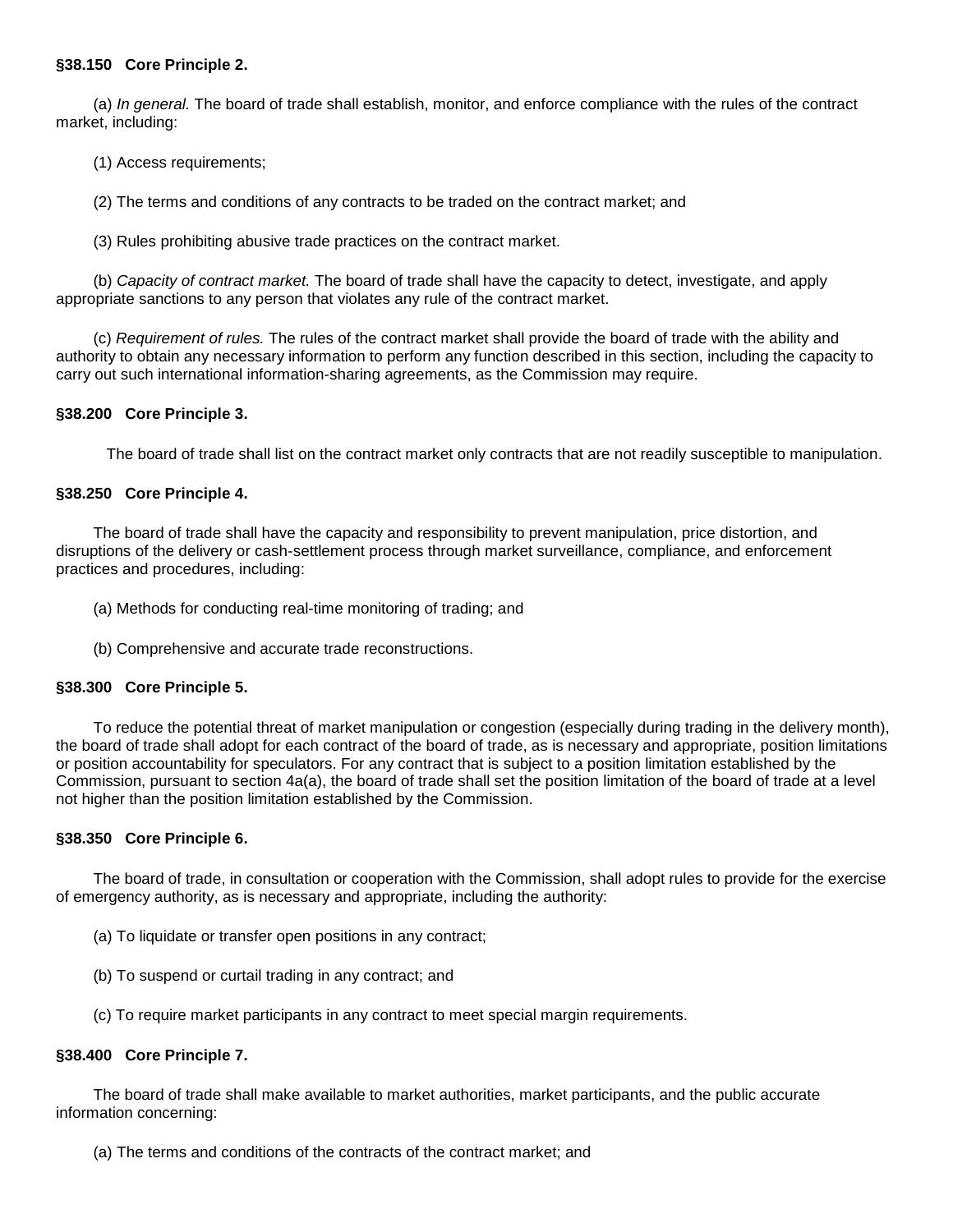(b)(1) The rules, regulations and mechanisms for executing transactions on or through the facilities of the contract market, and

(2) The rules and specifications describing the operation of the contract market's:

- (i) Electronic matching platform, or
- (ii) Trade execution facility.

## **§38.450 Core Principle 8.**

The board of trade shall make public daily information on settlement prices, volume, open interest, and opening and closing ranges for actively traded contracts on the contract market.

## **§38.500 Core Principle 9.**

The board of trade shall provide a competitive, open, and efficient market and mechanism for executing transactions that protects the price discovery process of trading in the centralized market of the board of trade. The rules of the board of trade may authorize, for bona fide business purposes:

- (a) Transfer trades or office trades;
- (b) An exchange of:
- (1) Futures in connection with a cash commodity transaction;
- (2) Futures for cash commodities; or
- (3) Futures for swaps; or

(c) A futures commission merchant, acting as principal or agent, to enter into or confirm the execution of a contract for the purchase or sale of a commodity for future delivery if the contract is reported, recorded, or cleared in accordance with the rules of the contract market or a derivatives clearing organization.

## **§38.550 Core Principle 10.**

The board of trade shall maintain rules and procedures to provide for the recording and safe storage of all identifying trade information in a manner that enables the contract market to use the information:

- (a) To assist in the prevention of customer and market abuses; and
- (b) To provide evidence of any violations of the rules of the contract market.

## **§38.600 Core Principle 11.**

The board of trade shall establish and enforce:

(a) Rules and procedures for ensuring the financial integrity of transactions entered into on or through the facilities of the contract market (including the clearance and settlement of the transactions with a derivatives clearing organization); and

- (b) Rules to ensure:
- (1) The financial integrity of any:
- (i) Futures commission merchant, and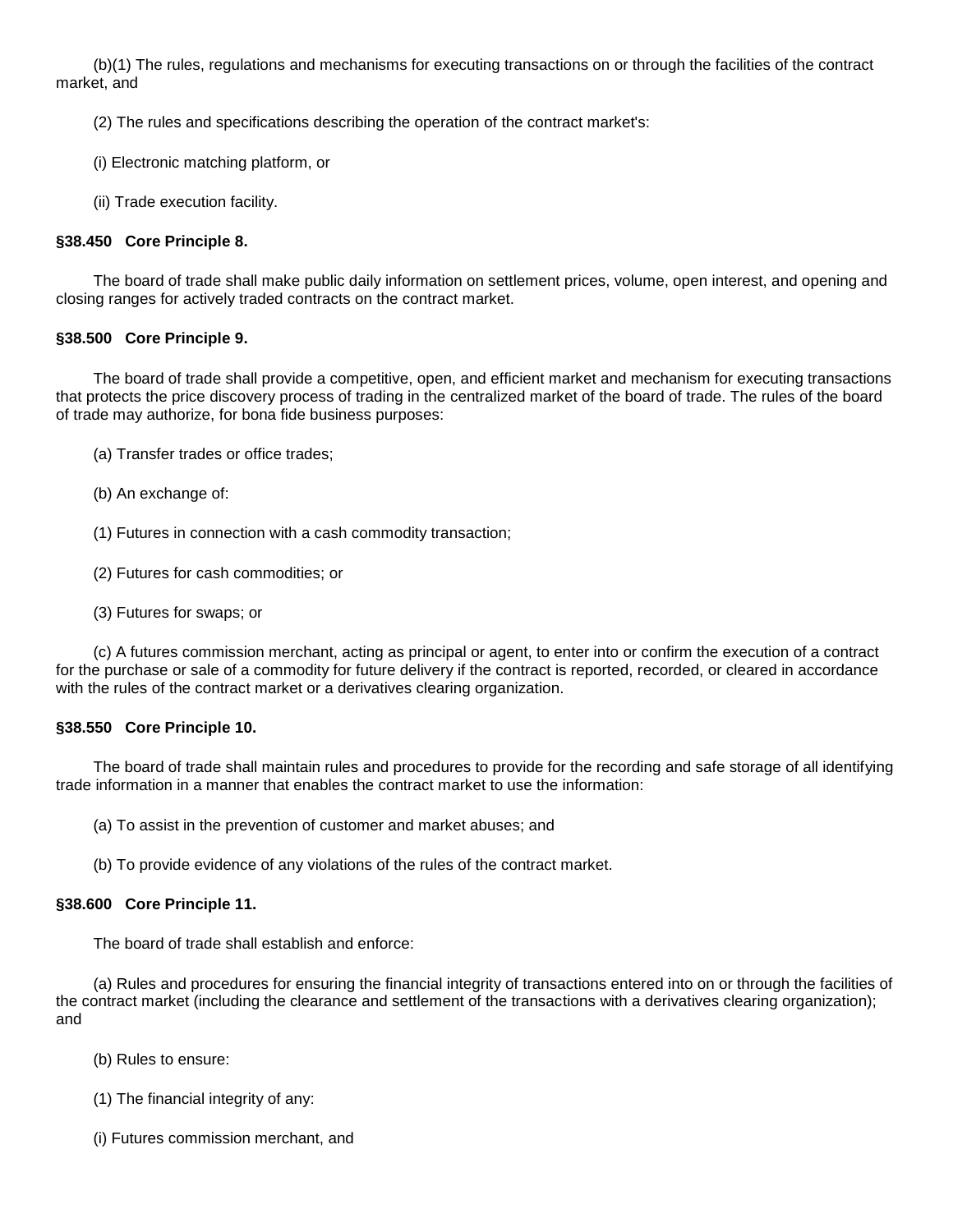(ii) Introducing broker; and

(2) The protection of customer funds.

## **§38.650 Core Principle 12.**

The board of trade shall establish and enforce rules:

(a) To protect markets and market participants from abusive practices committed by any party, including abusive practices committed by a party acting as an agent for a participant; and

(b) To promote fair and equitable trading on the contract market.

## **§38.700 Core Principle 13.**

The board of trade shall establish and enforce disciplinary procedures that authorize the board of trade to discipline, suspend, or expel members or market participants that violate the rules of the board of trade, or similar methods for performing the same functions, including delegation of the functions to third parties.

#### **§38.750 Core Principle 14.**

The board of trade shall establish and enforce rules regarding, and provide facilities for alternative dispute resolution as appropriate for, market participants and any market intermediaries.

#### **§38.800 Core Principle 15.**

The board of trade shall establish and enforce appropriate fitness standards for directors, members of any disciplinary committee, members of the contract market, and any other person with direct access to the facility (including any party affiliated with any person described in this paragraph).

#### **§38.850 Core Principle 16.**

The board of trade shall establish and enforce rules:

- (a) To minimize conflicts of interest in the decision-making process of the contract market; and
- (b) To establish a process for resolving conflicts of interest described in paragraph (a) of this section.

#### **§38.900 Core Principle 17.**

The governance arrangements of the board of trade shall be designed to permit consideration of the views of market participants.

#### **§38.950 Core Principle 18.**

The board of trade shall maintain records of all activities relating to the business of the contract market:

- (a) In a form and manner that is acceptable to the Commission; and
- (b) For a period of at least 5 years.

#### **§38.1000 Core Principle 19.**

Unless necessary or appropriate to achieve the purposes of this Act, the board of trade shall not:

(a) Adopt any rule or taking any action that results in any unreasonable restraint of trade; or